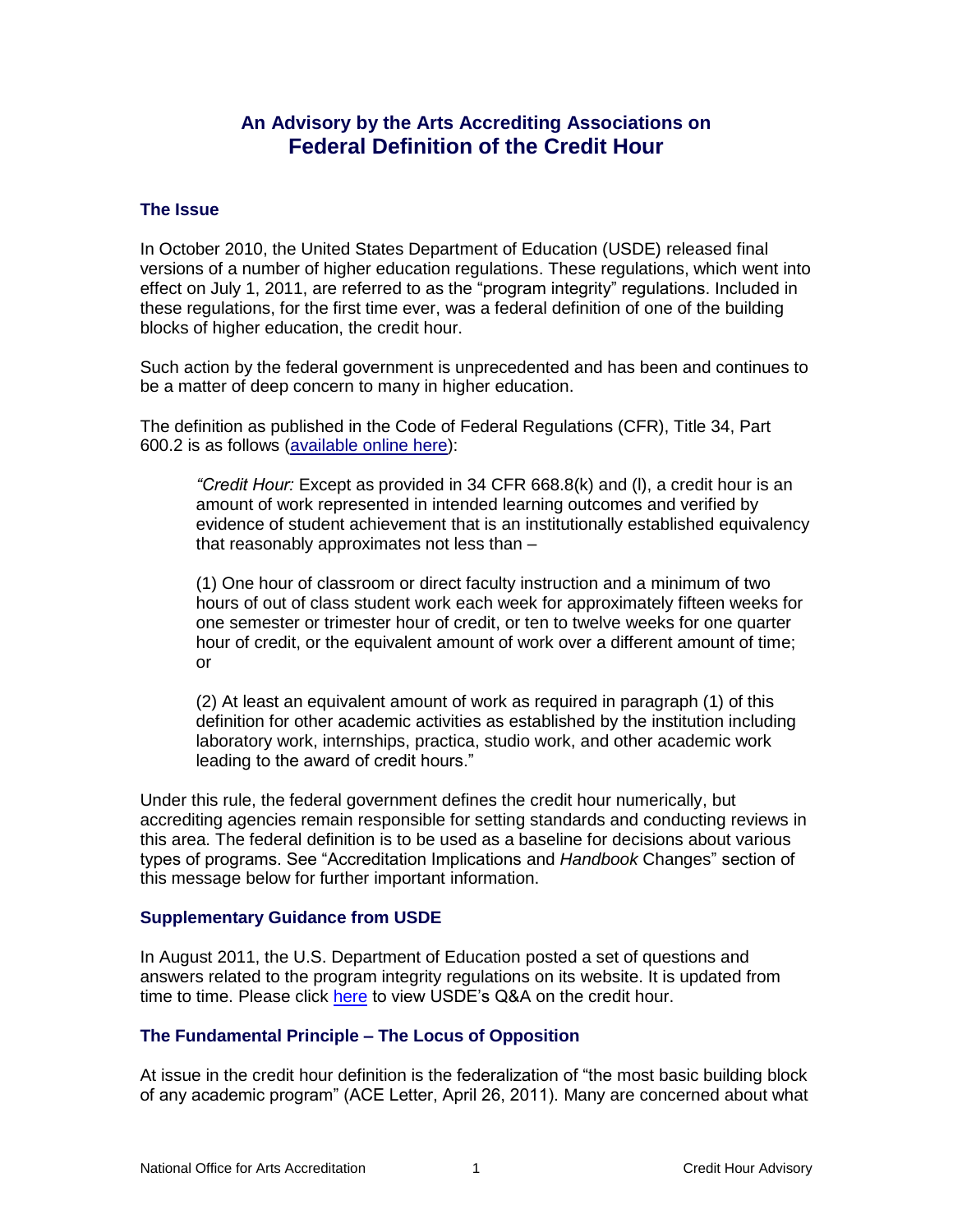is regarded as a precedent-setting entry of federal regulation into matters of academic decision-making. Such an entry raises fundamental questions about the relationship of a new federal definition to existing federal statutes that identify academic responsibilities as being restricted primarily to institutions and accreditors. For further information about federal statutes, see the short briefing paper ["Foundational Principles in Federal Law on](http://www.aspa-usa.org/sites/default/files/Federal%20Principles%20and%20Accreditation.pdf)  [Accreditation and Higher Education"](http://www.aspa-usa.org/sites/default/files/Federal%20Principles%20and%20Accreditation.pdf) by the Association of Specialized and Professional Accreditors (ASPA).

In addition, there are concerns that calls for "consistent" imposition of the federal definition will grow over time, and thus produce escalating regulatory inflexibility, increasingly harming local efforts to make curricular changes, innovate, work with new delivery systems and patterns, and so forth. Further, the definition produces confusion because it juxtaposes the concepts of seat time and student learning.

In the main, the higher education community wants accrediting agencies to be responsible for setting overall requirements with the participation of their institutions, and for reviewing and verifying the viability of specific institutional credit-hour policies and their implementation. Under this concept, institutions would continue to retain the primary responsibility for specific credit-hour policies and assignments associated with the programs they offer. The federal government would assure itself that accreditors are reviewing credit-hour issues but would not establish a definition or otherwise interfere in academic decision-making, or require accreditors to enforce a federal definition.

Regardless of what the future may hold, it is important for institutions to be aware of the federal credit-hour definition and to work to maintain compliance with both accreditation standards and USDE requirements.

## **Accreditation Implications and** *Handbook* **Changes**

Part 602 of the program integrity regulations contains federal requirements that apply to all accrediting agencies recognized under provisions of federal law. Arts executives should review **Title 34, Part 602.24**, particularly items (e) and (f), which pertains to policies regarding transfer of credit and the credit hour.

In the fall of 2011, in order to maintain consistency with the new regulatory requirements and current accreditation practice, the memberships of each of the arts accrediting associations voted to amend their statements on credit and time. For the current standards, please see Section III.A., Credit and Time Requirements, of each association's Standards for Accreditation.

Institutions and programs that remain in compliance with standards of their appropriate arts accrediting association should be in a good position to be in compliance with respect to this federal definition of the credit hour.

## **What You Should Do and Must Know**

Ensure that your practices regarding credit-hour calculations and public information about credit-hour policies are in compliance with applicable arts accreditation standards (see Section III.A. of the Standards for Accreditation in the *Handbook*).

Under the above federal rule, it is important to consider the federal definition as well as